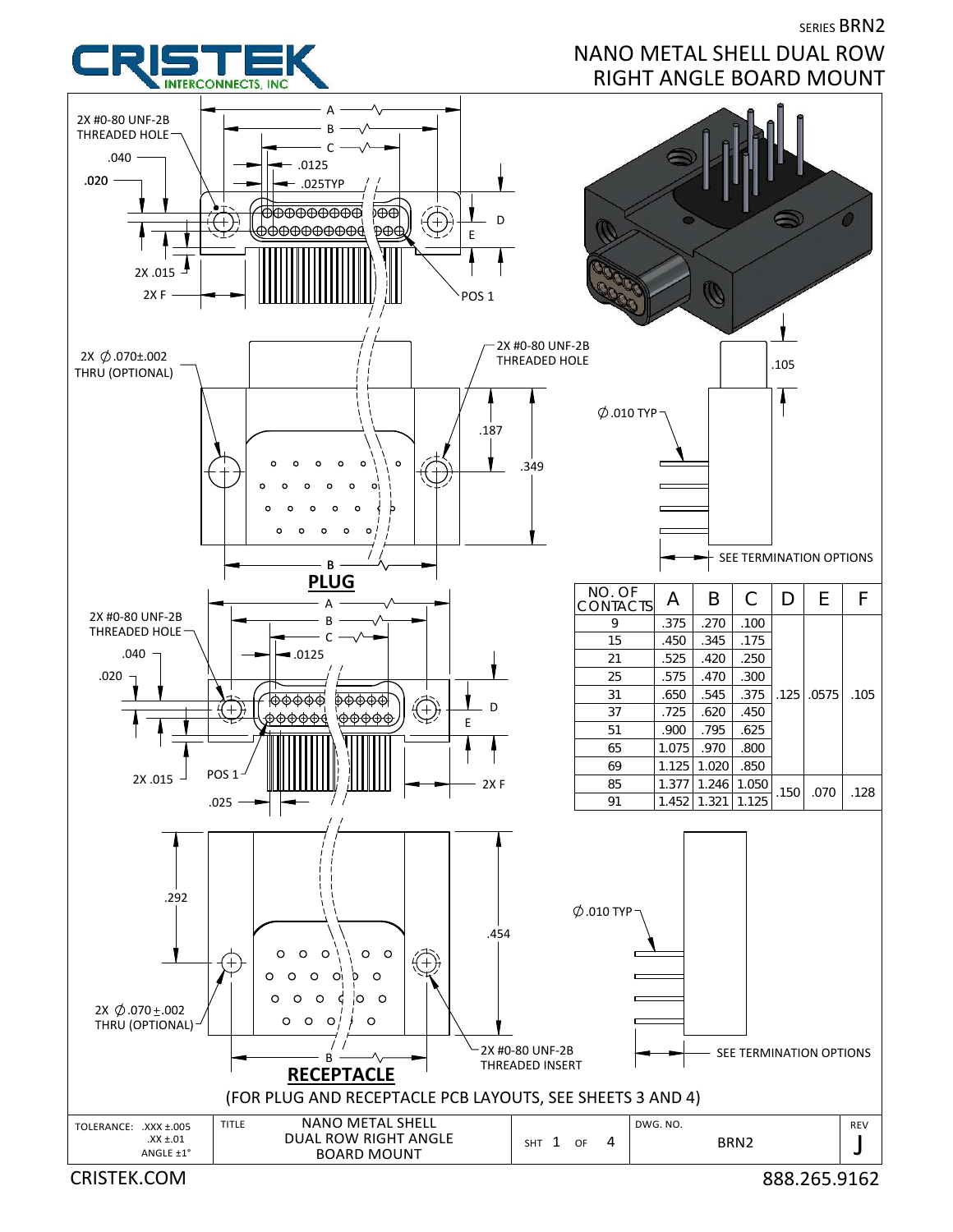

SERIES BRN2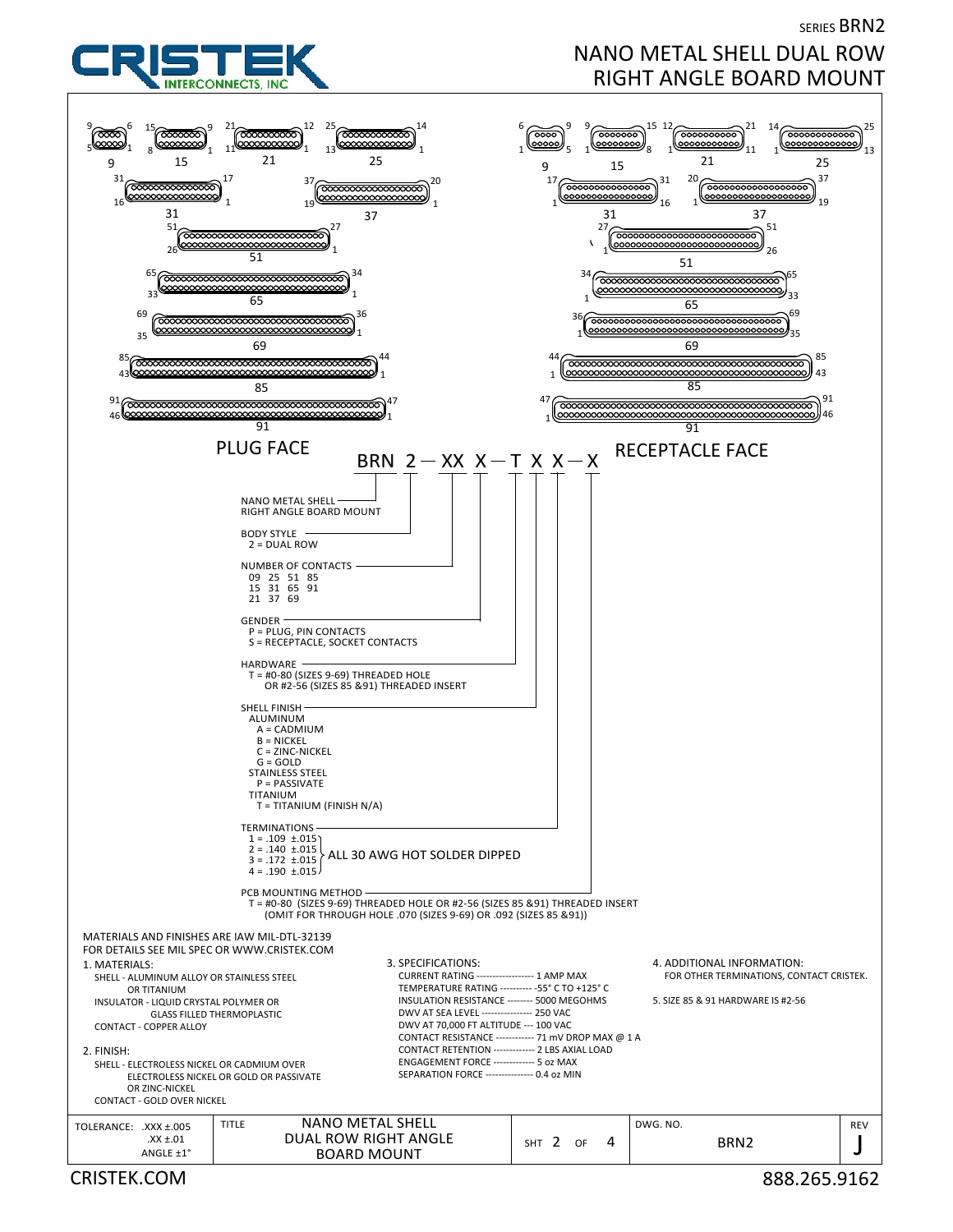

CRISTEK.COM 888.265.9162

SERIES BRN2